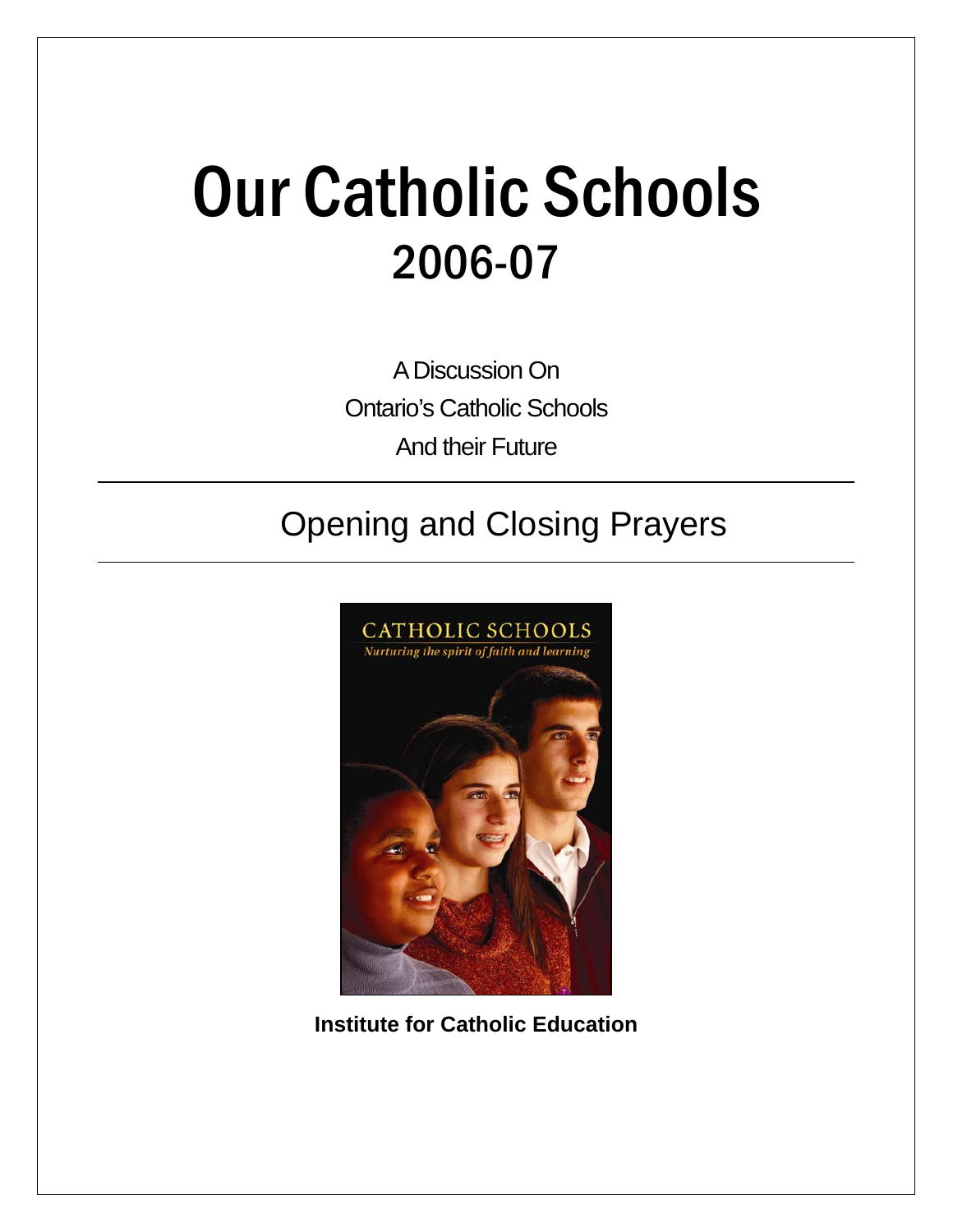# **OPENING PRAYER SERVICE**

## INVITATION TO PRAYER

**Leader:** As God's holy people we recall the promise that wherever two or three of us are gathered in God's name that our God is present among us. Remembering this Presence let us begin our prayer as we should begin all that we do – In the name of the Father and of the Son and of the Holy Spirit. Amen

#### GATHERING SONG

*Two Suggestions Follow:*

Gather Us In (CBW 111 587) (verses 1, 2 & 4)

- **Verse 1:** Here in this place, new light is streaming, Now is the darkness vanished away, See, in this space, our fears and our dreamings, Brought here to you in the light of this day.
- **Chorus:** Gather us in, the lost and forsaken, Gather us in, the blind and the lame; Call to us now, and we shall awaken, We shall arise at the sound of our name.
- **Verse 2:** We are the young, our lives are a mystery; We are the old, who yearn for your face; We have been sung through-out all of hist'ry, Called to be light to the whole human race.
- **Chorus:** Gather us in, the rich and the haughty, Gather us in, the proud and the strong; Give us a heart so meek and so lowly, Give us the courage to enter the song.
- **Verse 4:** Not in the dark of buildings confining, Not in some heaven, light years away, But here in this place, the new light is shining, Now is the kingdom, now is the day.
- **Chorus:** Gather us in, and hold us for ever, Gather us in, and make us your own; Gather us in, all people together, Fire of love in our flesh and our bone.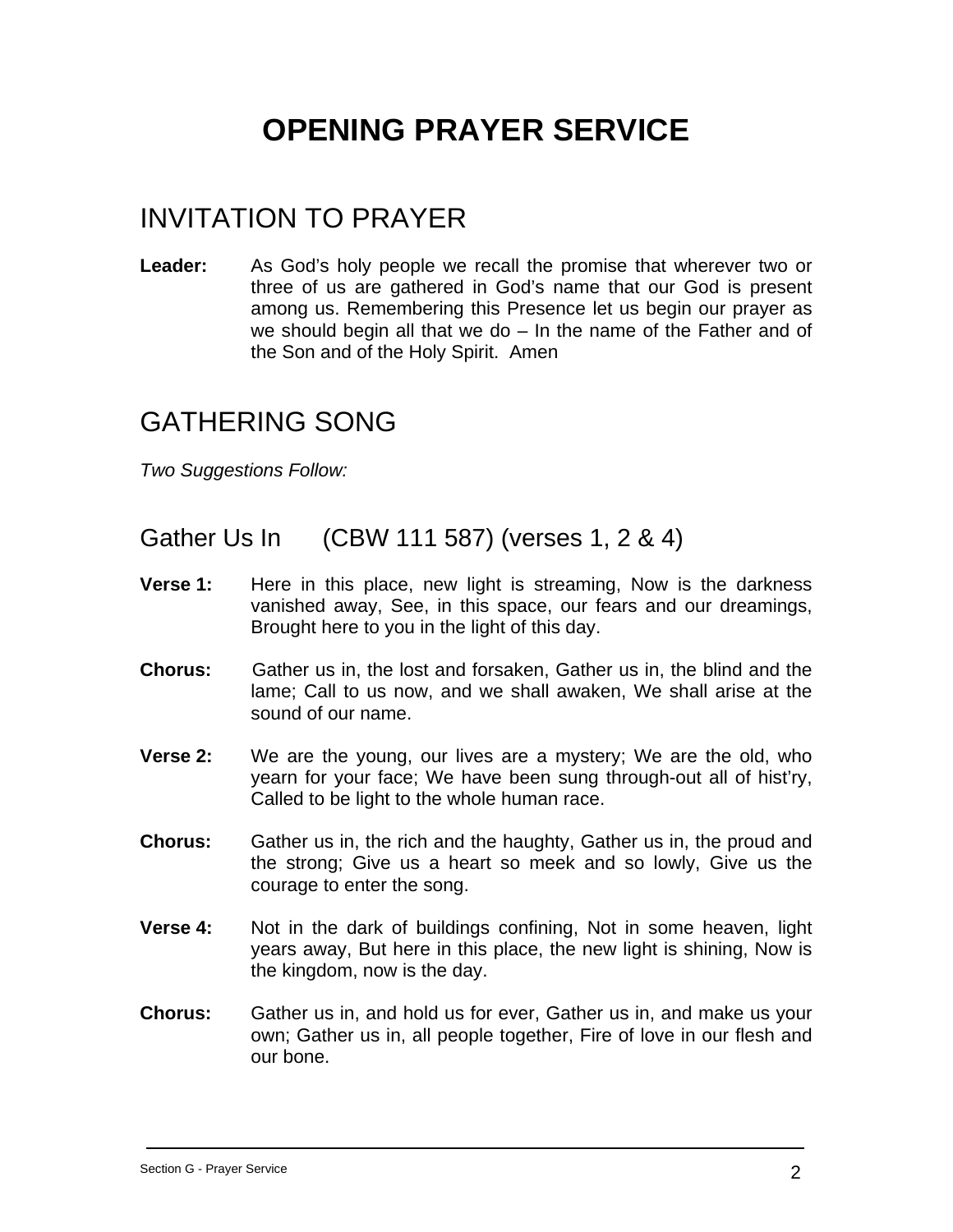#### One Bread, One Body (GP 127) (verses 2 & 3)

- **Chorus:** One bread, one body, one Lord of all, one cup of blessing which we bless. And we, though many, through-out the earth, we are one body in this one Lord.
- **Verse 2:** Many the gifts, many the works, one in the Lord of all.
- **Verse 3:** Grain for the fields, scattered and grown, gathered to one, for all.

### A PROFESSION OF BELIEF

#### **Together:** WE BELIEVE THAT

- God calls us to be God's holy people in the world
- God's Spirit resides among us in community
- Community is at the heart of all education
- A faith community is the privileged residence of God's Spirit and the focus of all faith learning
- We are privileged to be called by God to create the faith community for Catholic Education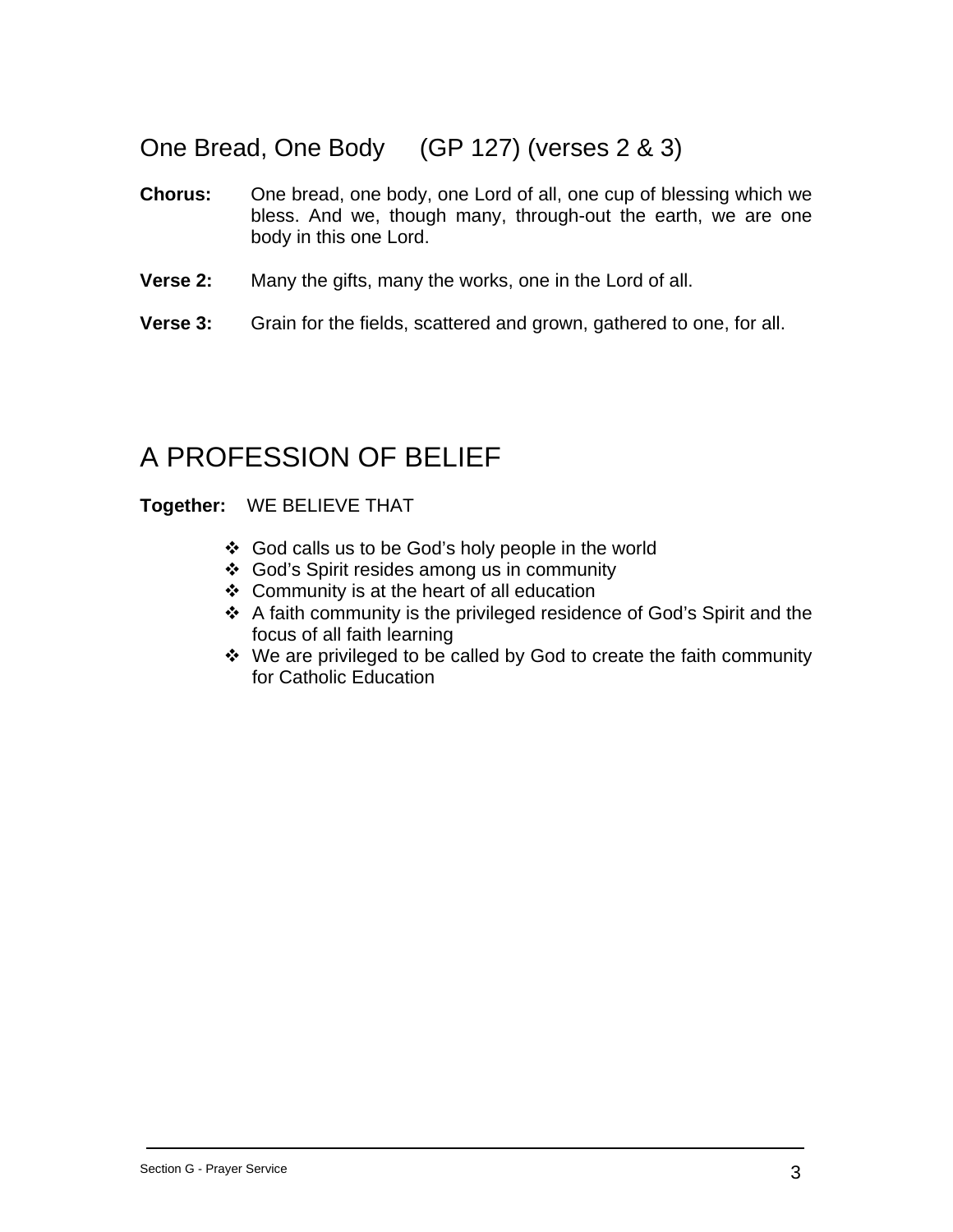## OPENING PRAYER

Leader: God, in the waters of Baptism, you have bonded us to yourself and to one another as your people. You have called us to be your Good News in the world. Release afresh within us the life of your Spirit and keep us faithful branches of the Vine Jesus who is Lord forever and ever. Amen

#### SCRIPTURE READING – 1 Corinthians 12: 4 – 28

There is a variety of gifts but always the same Spirit; there are all sorts of service to be done, but always to the same Lord; working in all sorts of different ways in different people, it is the same God who is working in all of them. The particular way in which the Spirit is given to each person is for a good purpose. One may have the gift of preaching with wisdom given him by the Spirit; another may have the gift of preaching instruction given him by the same Spirit; and another the gift of faith given by the same Spirit; another again the gift of healing, through this one Spirit; one, the power of miracles; another, prophecy; another the gift of recognizing Spirits; another the gift of tongues and another the ability to interpret them. All these are the work of one and the same Spirit, who distributes different gifts to different people just as he chooses.

Just as a human body, though it is made up of many parts, is a single unit because all these parts, though many, make one body, so it is with Christ. In the one Spirit we were all baptized, Jews as well as Greeks, slaves as well as citizens, and one Spirit was given to us all to drink.

Nor is the body to be identified with any one of its many parts. If the foot were to say, "I am not a hand and so I do not belong to the body", would that mean that it stopped being part of the body? If the ear were to say, "I am not an eye, and so I do not belong to the body", would that mean that it was not a part of the body? If your whole body was just one eye, how would you hear anything? If it was just one ear, how would you smell anything?

Instead of that, God put all the separate parts into the body on purpose. If all the parts were the same, how could it be a body? As it is, the parts are many but the body is one. The eye cannot say to the hand, "I do not need you", nor can the head say to the feet, "I do not need you".

God has arranged the body so that more dignity is given to the parts which are without it, and so that there may not be disagreements inside the body, but that each part may be equally concerned for all the others. If one part is hurt, all parts are hurt with it. If one part is given special honour, all parts enjoy it.

Now you together are Christ's body; but each of you is a different part of it.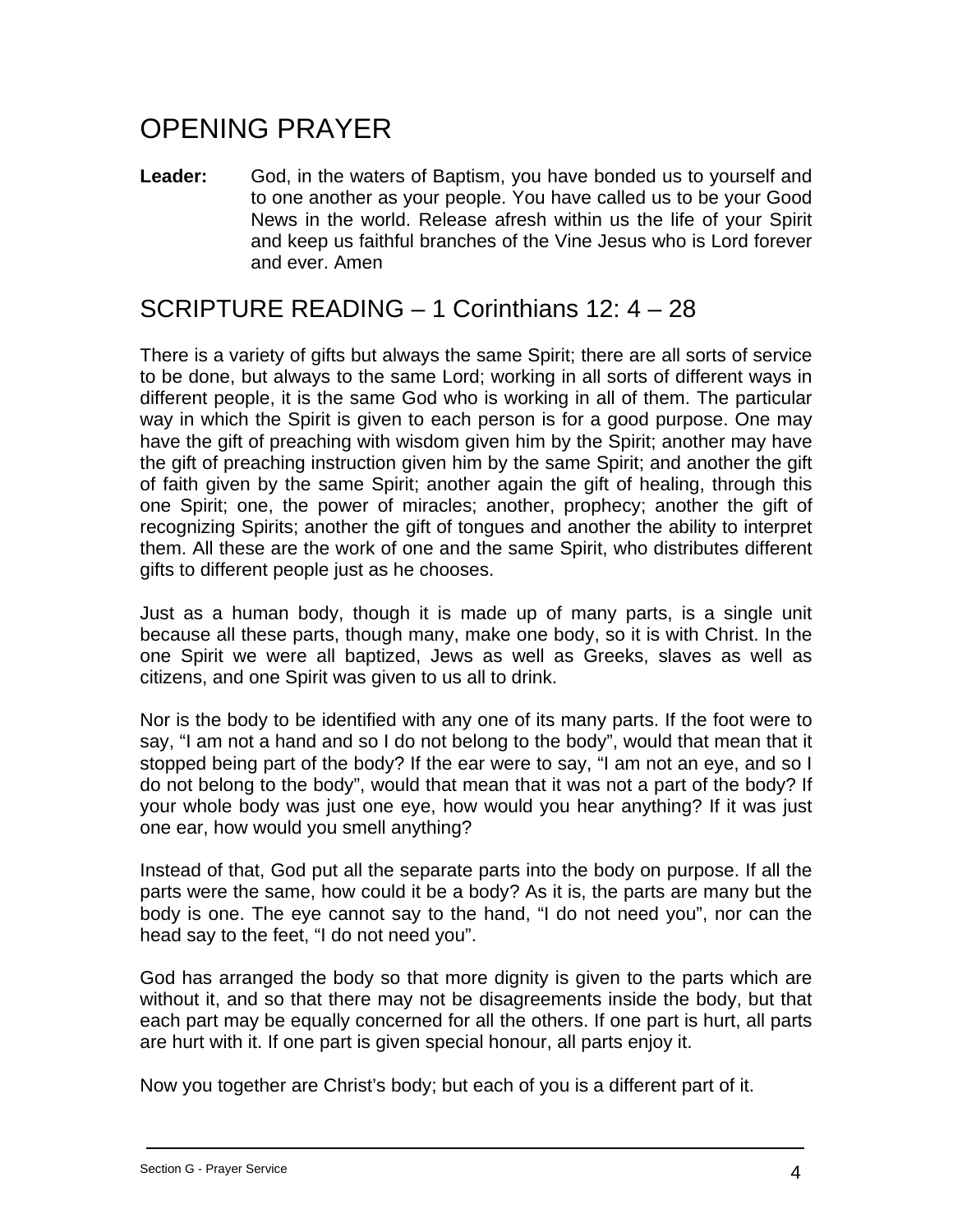#### PRAYERS FROM GOD'S PEOPLE

#### **Response - Lord, release your Spirit among us**

For all **parents,** that they may always grow in appreciation of their call to be the primary educators of their children especially in handing on the faith, we pray

For our **Bishops**, that as the chief teachers in our diocese, they will call all of us to ever greater witness to Jesus who is our Good News and our salvation, we pray

For our elected **trustees**, that they may be gifted by God with wise and discerning hearts as they respond to the many challenges in Catholic Education, we pray

For our **administrators, teachers and all professional educators**, that they may be deeply rooted in and draw hope from the Teacher from Nazareth, we pray

For our **students**, may they always be open to the Spirit alive within them and generously use their talents and gifts for the good of all, we pray

#### Other prayers may be added by those present

**Leader**: Let us gather all our prayers into one as we pray our family prayer **OUR FATHER ……** 

#### CONCLUDING PRAYER

**Leader :** God of all unity, all things work together for good for those who believe into You. Draw us closer to one another that we may be a source of strength for each other. Keep us faithful to the work of Catholic Education and to the proclamation of your Son Jesus Christ who is Lord forever and ever. AMEN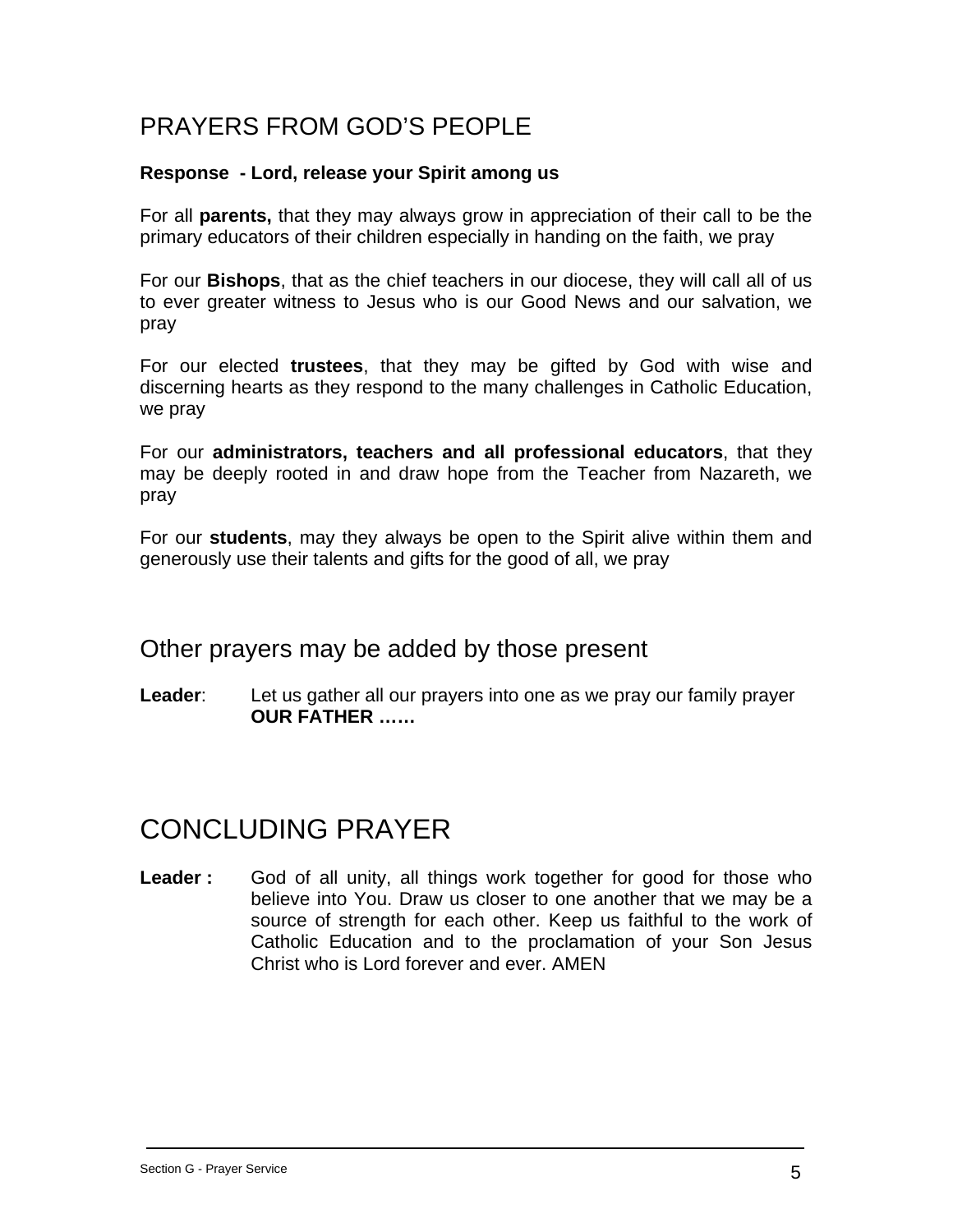## CLOSING SONG

*Two Suggestions Follow:*

#### City of God (CBW 111 345) (verses 1 & 2)

- **Chorus:** Let us build the City of God. May our tears be turned into dancing! For the Lord, our light and our love, Has turned the night into day!
- **Verse 1:** Awake from your slumber! Arise from your sleep! A new day is dawning for all those who weep. The people in darkness have seen a great light. The Lord of our longing has conquered the night.
- **Verse 2:** We are sons of the morning; we are daughters of day. The one who has loved us has brightened our way. The Lord of all kindness has called us to be light for all people to set their hearts free.

#### Here I Am Lord (CBW111 520) (verses 1 & 2)

- **Chorus:** Here I am Lord. It is I, Lord? I have heard you calling in the night. I will go, Lord, if you lead me. I will hold your people in my heart.
- **Verse 1:** I, the Lord of sea and sky, I have heard my people cry. All who dwell in dark and sin my hand will save. I who made the stars of night, I will make their darkness bright. Who will bear my light to them? Whom shall I send?
- **Verse 2:** I, the Lord of snow and rain, I have borne my people's pain. I have wept for love of them: they turn away. I will break their hearts of stone, give them hearts for love alone I will speak my word to them. Whom shall I send?